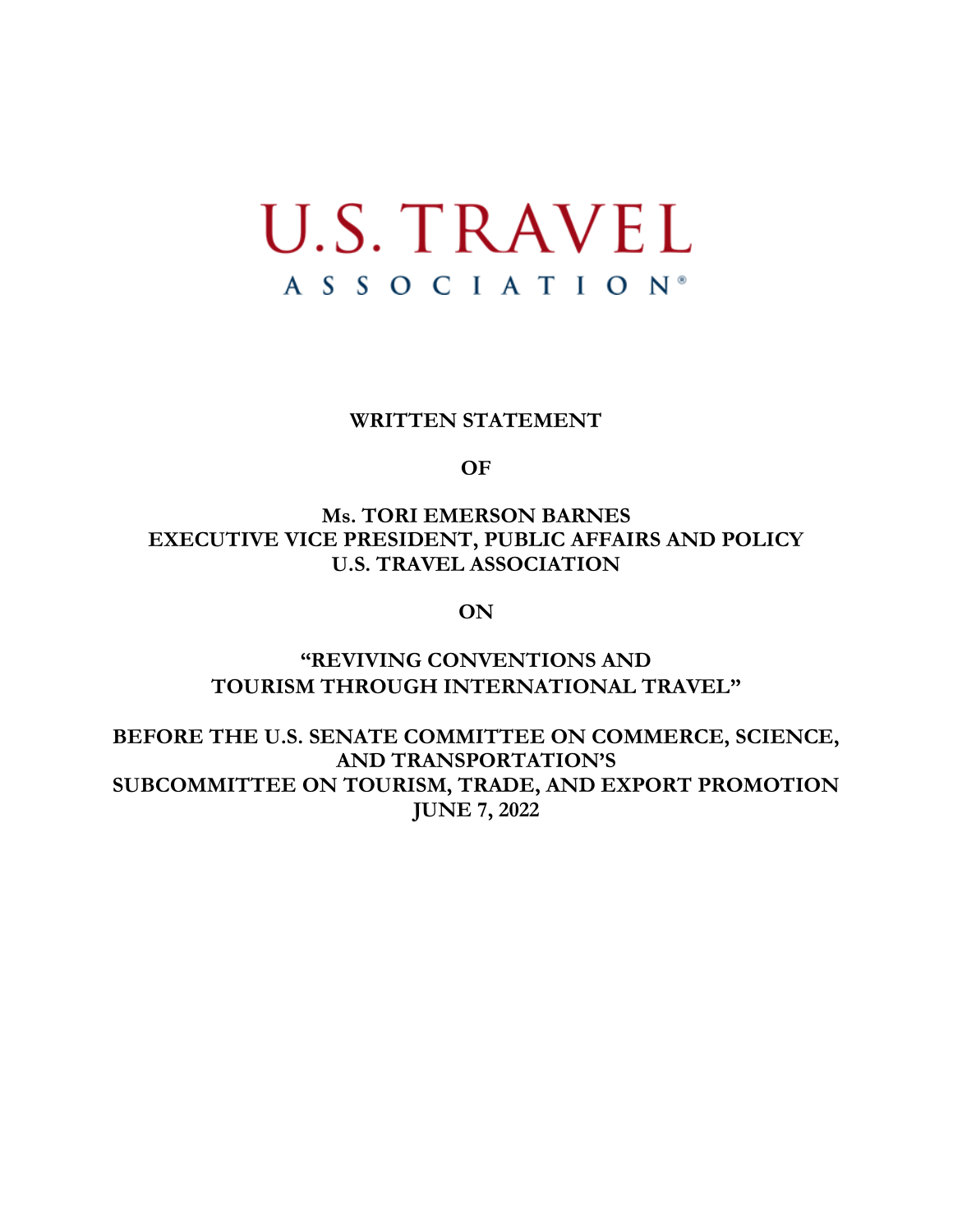Subcommittee Chair Rosen, Ranking Member Scott, Chair Cantwell, Ranking Member Wicker, and members of the subcommittee, good afternoon.

I'm Tori Emerson Barnes, Executive Vice President of Public Affairs and Policy for the U.S. Travel Association. Thank you for holding this important hearing, which examines one of the most difficult challenges facing the travel industry: the revival of international business and leisure travel, and how the federal government can eliminate barriers to economic recovery.

Before I start, I'd like to thank the members of this subcommittee as well as the full committee for their leadership on the Omnibus Travel and Tourism Act, particularly Chair Rosen, Ranking Member Scott, Ranking Member Wicker, and Senators Klobuchar, Blunt, Sullivan, Sinema, King, and Cortez Masto. The Omnibus Travel and Tourism Act —also known as the TourBus bill—would significantly improve the way the government facilitates travel exports. We look forward to its swift enactment, hopefully this year.

#### Importance of Travel Exports

As you know, exports are a key driver of economic growth and are one of the ways we became the world's greatest economic power. Prior to the pandemic, international travel to the U.S. was our nation's second largest industry export overall.

While the federal government devotes a great deal of resources to the export of agriculture, cars, heavy machinery and other American-made goods, the same emphasis is not placed on international travel. In fact, there is often an underappreciation of the value that international travel exports provide to local communities, workers, and the broader economy.

For example, this week I'm in Orlando, Florida, for U.S. Travel's annual IPW trade show, which brings together thousands of international travel buyers with American destinations and travel companies to sell future travel bookings to the U.S. Past IPWs have generated an estimated \$28.9 billion in export spending in the U.S, which is equivalent to exporting 69 Boeing 747s, 700 GE9X engines or nearly 58,000 John Deere Combines. This demonstrates international travel's substantial economic power and shows why it should be prioritized alongside other top U.S. exports.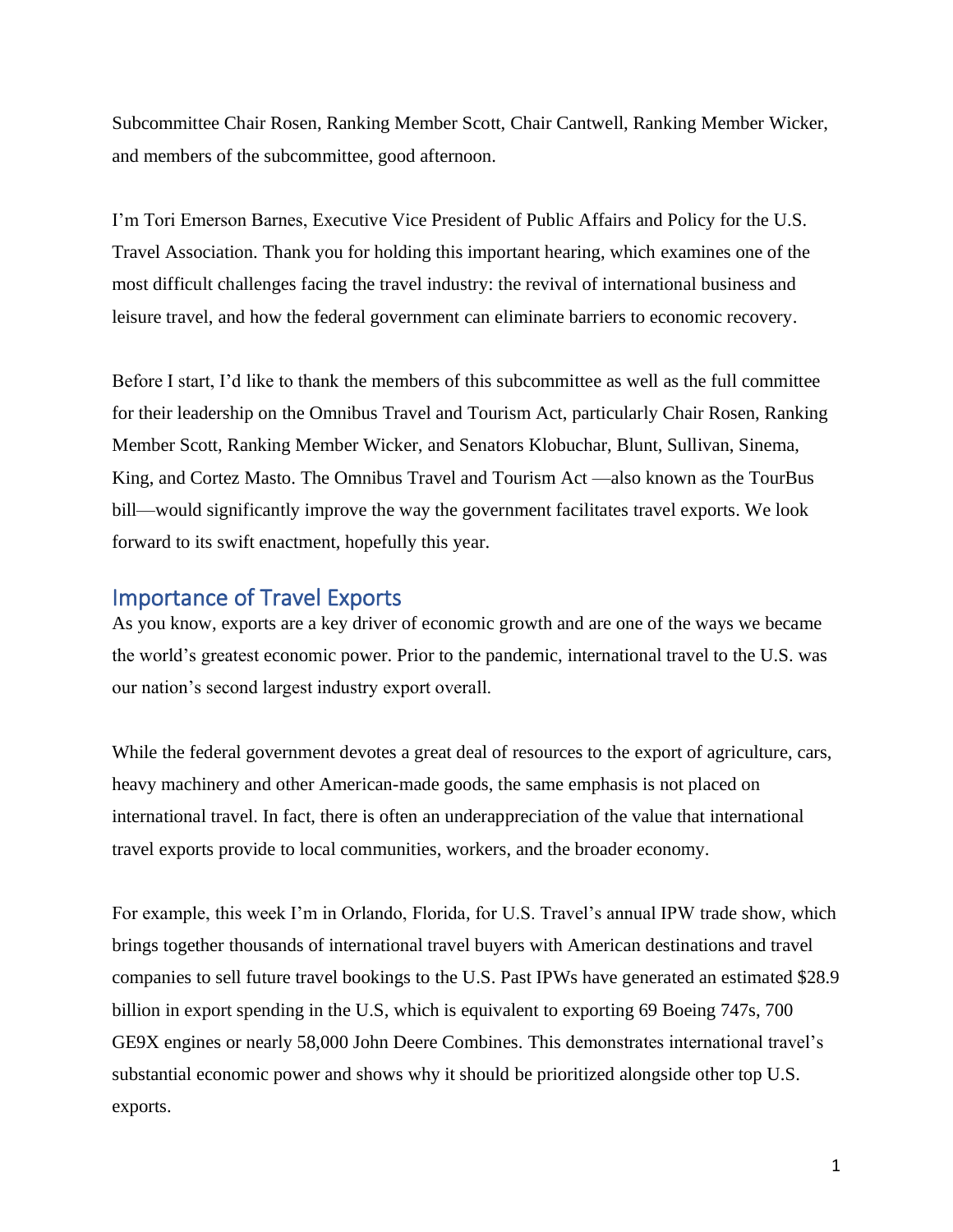To put it simply, every time a foreign visitor spends money on a meal, hotel room, or rental car in the U.S.—that purchase is just as much an export as if we took that meal, hotel room, or rental car, boxed it up and sent it to another country. Not only that, but international business travel adds another dimension to this story, benefitting other sectors of the economy by facilitating new business relationships, sales opportunities, or the kinds of in-person exchanges that can lead to scientific, technological or professional breakthroughs.

Certainly, Nevada and Florida are no stranger to the economic power of international conferences, exhibitions and events, but this scenario plays out throughout the country in cities small and large.

Prior to the pandemic, international travel spending generated \$239 billion in exports, which created a \$53 billion trade surplus. Unfortunately, the pandemic led to a loss of \$315 billion in travel exports in 2020 and 2021.<sup>1</sup>

I wish I could say everything is back to normal now, but we're still not where we need to be. By the end of 2021, international inbound travel spending was still down 78% and spending on meetings and events was down 70%. But even when we get back to full strength, that doesn't make up for the last two years of losses or our new trajectory of stunted growth. Perhaps most concerning, we find ourselves much farther behind other nations that have lifted COVID-era travel restrictions and prioritized the return of international visitors.

That's why we think it's crucial for Congress and the administration to tackle both the immediate and long-term issues that are crippling the industry's recovery and future growth potential.

### Pre-departure Testing

In the short term, the administration must end the pre-departure COVID-19 testing requirement for vaccinated international travelers, which is depressing a significant amount of travel to the U.S. and doesn't provide any meaningful benefit to public health. According to a recent Morning

<sup>1</sup> https://www.ustravel.org/sites/default/files/2022-05/ust-data-master.pdf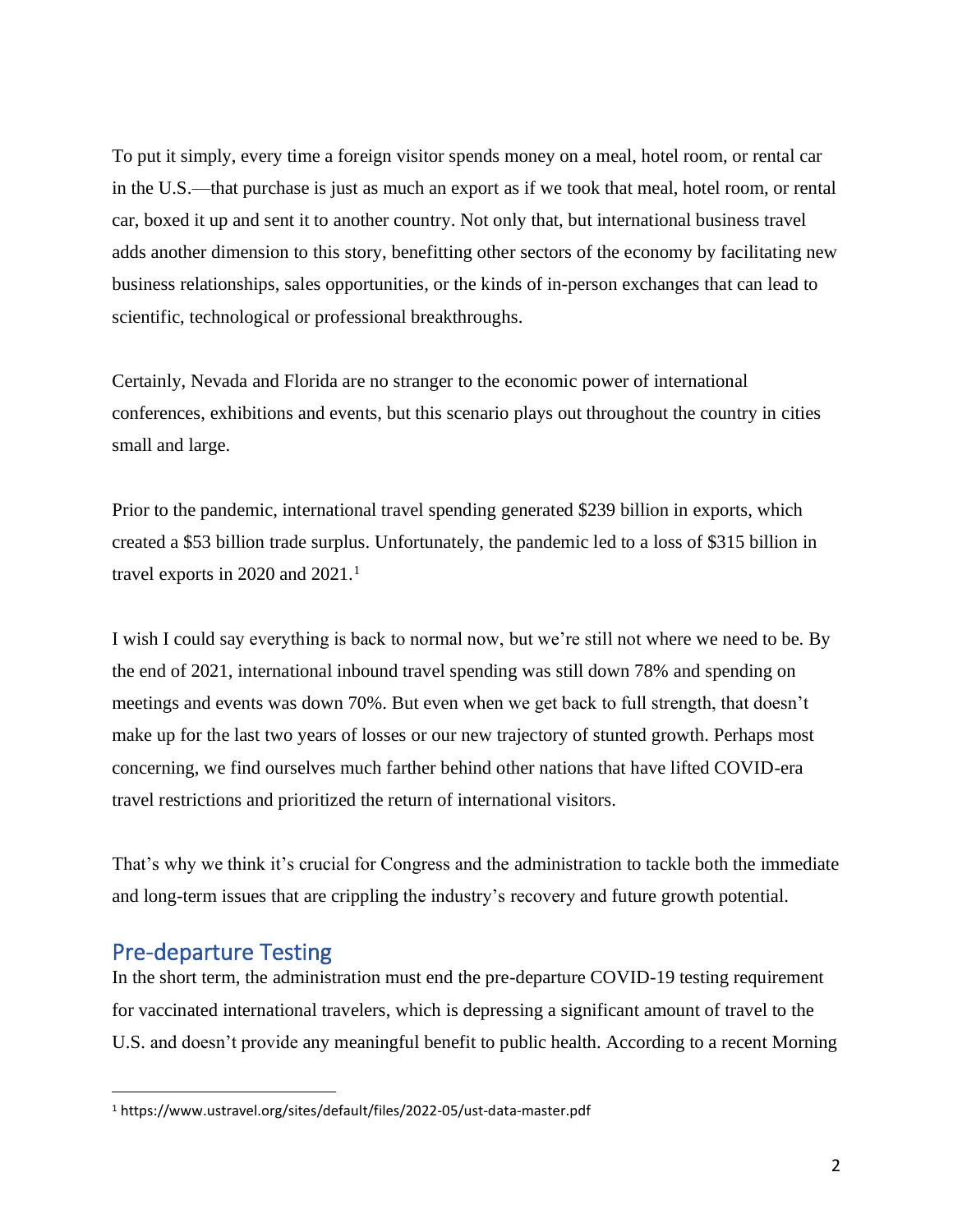Consult survey, 47% of international travelers said the U.S.'s predeparture testing requirement is one of the top deterrents from booking a trip to the U.S. Meanwhile, other countries with similar case and vaccination rates—including Canada, Mexico, the U.K., Australia, Spain, France, Germany—have already removed their pre-departure testing requirement for vaccinated travelers.

We think the U.S. needs to follow the science the rest of the world is following. People have a lot of options about where to travel these days, and this unnecessary red tape is hurting our country's recovery.

Other issues that need attention include inefficient visa processing and the lack of coordination across the government for travel export facilitation.

# Visa Processing

Pandemic-era policies created a backlog of visa applications. That backlog, combined with longstanding inadequacies in how we allocate resources within the State Department, has led to outrageously long wait times for visa interviews. Across the top 10 inbound markets that require a visitor visa for entry to the U.S., average wait-times for an appointment now exceed 400 days.<sup>2</sup> This is important because 43% of the 79 million international visitors that came to the U.S. in 2019 required a tourist or business travel visa.

That's why we're asking Congress to update the U.S.'s visa system. We know this is a difficult problem to solve, but we think a few simple reforms can immediately relieve some pressure and should be included in the next government funding package—or another "must-pass" bill—to ensure they get enacted this year.

The reforms we're urging Congress to pass are:

(1) Supplemental funding for Consular Affairs to increase the number of consular officers on the ground at some of our posts with the longest visa interview wait times;

<sup>&</sup>lt;sup>2</sup> U.S. Travel Association analysis of State Department data; US Travel Association – Fact Sheet on U.S. Visa [Challenges \(May 2022\)](https://www.ustravel.org/sites/default/files/2022-05/visaprocessing-factsheet.pdf)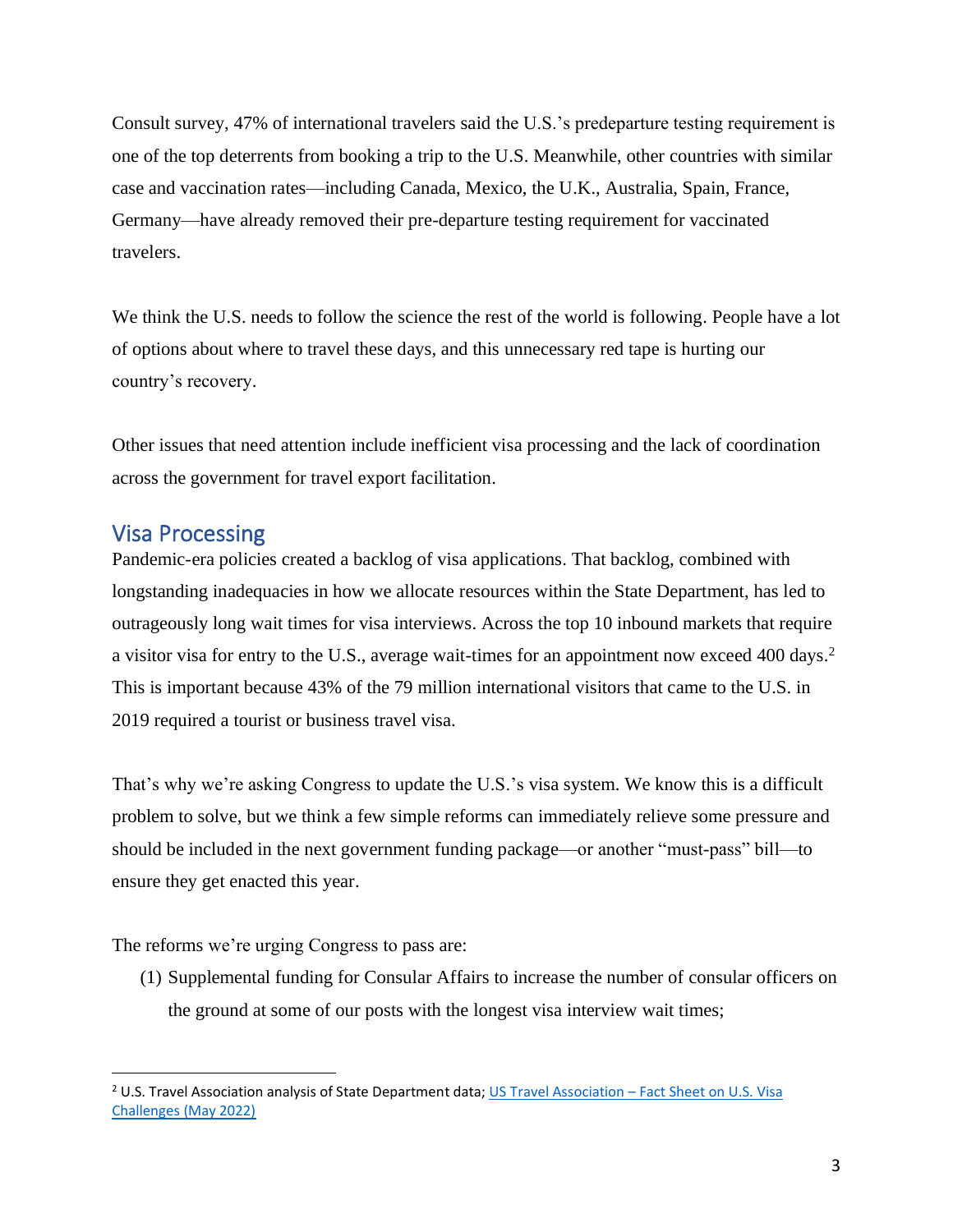- (2) Language requiring the State Department to allow consular officers to conduct visa interviews remotely through the use of videoconferencing technology;
- (3) Explicit authorization for the State Department to waive in-person interviews for low-risk travelers, such as those who previously got a visa, were previously vetted, are from a low-risk country, and are now seeking a renewal;
- (4) And lastly, language directing the State Department to give large travel groups the option to have their visas processed together.

These are common sense ways to significantly reduce visa interview wait times and would make the process more manageable for both the State Department and travelers.

# Travel Export Facilitation

Regarding the need for greater coordination between the many different areas of the government that impact travel exports, the Travel and Tourism Omnibus Act can be hugely beneficial.

The bill—like its predecessor, the Visit America Act—establishes an Assistant Secretary of Travel and Tourism at the Department of Commerce to develop and implement national travel policies; work with the International Trade Administration to facilitate U.S. bids for international exhibitions, conferences and events; and work with other countries on travel facilitation issues.

Since travel touches so many areas of government—from DHS, TSA, and CBP, to the Department of State, DOT, FAA, and more—a senior federal official is needed to more effectively coordinate policies across the government. It is also important to note that the U.S. is the only G20 country without a federal agency or cabinet-level official in charge of tourism policy.

Again, with travel serving as the country's second largest industry export pre-pandemic, we think it makes sense to give our issues the same kind of undivided attention that other important industries—like agriculture—receive.

We know that in the past, U.S. destinations—our local cities and towns—have lost out on bids for international conferences and events because we didn't have anyone at the federal level